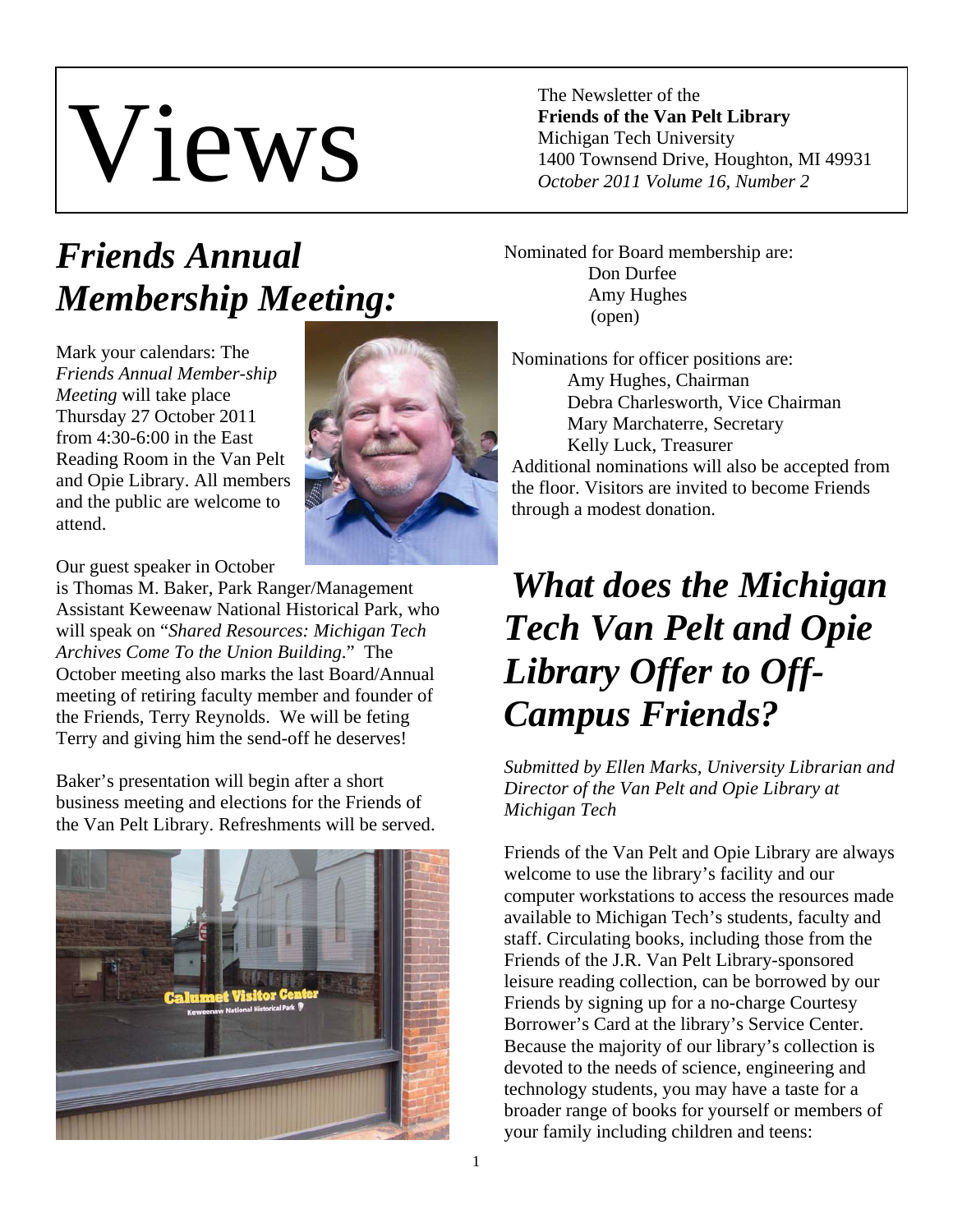Did you know that you also have access to the collections of public, academic and special libraries throughout Michigan? MeLCat (Michigan Electronic Library catalog) and a wealth of additional services are available at no charge to Michigan residents. This means that you can search the MeL catalog and identify books, music, movies and other library material. To order the books, CDs, DVDs and more, you can use either your Van Pelt and Opie Library Courtesy Borrower's Card or your Michigan driver's license or State I.D., and have the items you have borrowed delivered from anywhere in Michigan to the Van Pelt and Opie Library for pick-up. When you visit the MeLCat website, note the list of other participating libraries to which you can have your library material delivered for pick-up. Delivery times vary but expect your orders to arrive at the library no later than two weeks, often sooner.

The Web address for MeLCat is: https://elibrary.mel.org/search

While you are visiting the Michigan Electronic Library Web site at http://www.mel.org note that you have access to a wide array of "full text" magazines, newspapers, scholarly information and visual images through the MeL Databases 24/7 from any Internet connected computer. The method of online access is through your Michigan driver's license or State I.D. The type of resources available may delight you as they include special databases to aid the job seeker and curricular materials for both students and parents that are aligned with the Michigan Content Expectations. For those of you interested in the history of Michigan, including the Upper Peninsula, visit MeL Michigana for historical images including Houghton County and more.

You do not need to have Internet access in order to use these wonderful resources. They are accessible from the public computers in the Van Pelt and Opie Library as well. Check with your local public about its access policies and participation in the MeL borrowing system.

Should you have any questions or need assistance with your use of any of the MeL resources and catalog, contact the library: For Borrower's Cards and MeL pick-up: 906-487-2508 and for information about the MeL databases, contact our reference librarians 906-487-2507 or reflib@mtu.edu.

## *New Art for the Van Pelt and Opie Library*

#### *Submitted by Patricia Van Pelt*

The Library's art collection is made up of works of art created by local artists and inspired by the Upper Peninsula. With the renovations to the main lobby, the opportunity arose to rearrange some of the works. We have also added four new works to the collection and printed new more legible labels.

The Friends of the Van Pelt Library purchased a colorful painting from the Community Art Center in April. With the renovations, installation of the new work was postponed. Now, *Franklin Street, Houghton*, a 'plein air' work in oils on canvas by Georgi Tsenov, is hanging in the main lobby above the book return. Tsenov is a Bulgarian artist who is here with his wife, who is pursuing a doctorate at Michigan Tech. This work refreshingly captures the particular quality of our Copper Country and makes a fine addition to the Library's art collection.

The Library has also received two gifts to the art collection: *Rabbit Skenia* by Greg Green, and *sans titre III* from the Mind Waves series by Bethany Stevens. Both of these colorful abstract works were painted in 2009 and now hang in the Opie Reading Room. Bethany's work is in acrylics, and she states the "Mind waves are metaphors for thoughts that distract us from being in the present moment." Greg's work is in oil on canvas, and he says "the subject matter is a cross between Bugs Bunny and schizophrenia." Greg Green teaches in the International School of Art and Design at Finlandia University.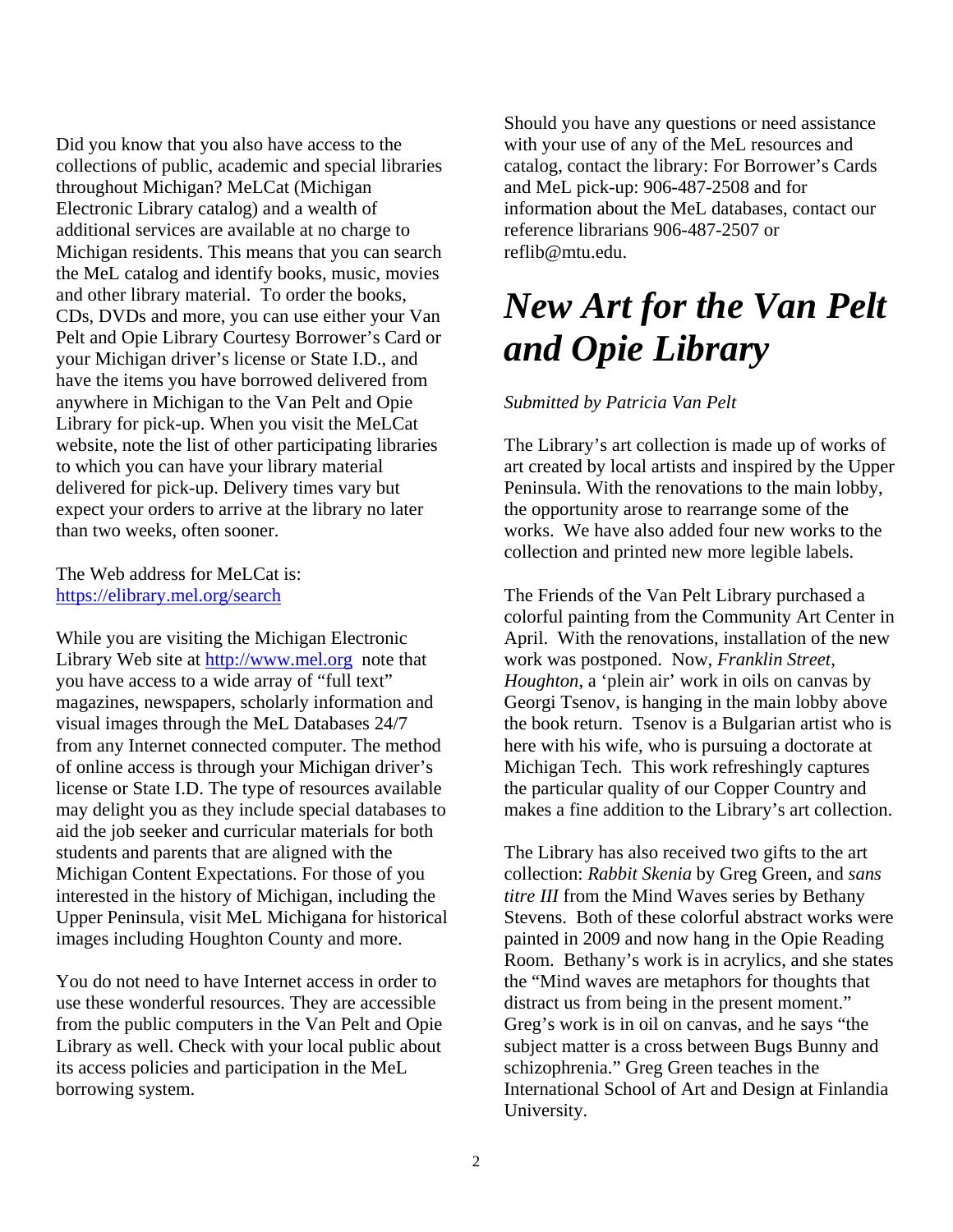Also in the main lobby is a digital photograph which was the winner of the 2011 Winter Carnival Photo Contest. Taken by Erik Meinke, this photo captures a child's amazement during the 2011 Winter Carnival. This photo was printed by the Van Pelt and Opie Library.

## *Save Your Receipt: Econo Foods Computers for Kids Program Benefits Library*

*Submitted by Mary Marchaterre* 

Time, as always, to collect your receipts from Econo to benefit the Van Pelt and Opie Library at Michigan Tech. Through its Computers for Kids program, Econo Foods donates to the Friends one percent of the sum of all Econo receipts collected. These funds are used to pay for computer systems in the library.

Many thanks to those who participated last year, and a big "keep it up" to all who are collecting receipts for this year.

Want to help? Please collect your receipts from Econo Foods and send them to us or drop them in the collection box at the circulation desk of the Library. Econo will accept receipts dated end of August 2011, through the beginning of June 2012. Please send your receipts by intercampus mail to either Mary Marchaterre (Tech Fund, Hancock) or Faith Morrison (Chemical Engineering - 203 Chem Sci). Want to help more? Put out a collection box in your area and encourage your coworkers to bring in their receipts for our library. There are drop boxes in the Chemical Engineering office (203 Chem Sci), in the coffee room on the 2nd floor of the Admin building, and in the basement of the EERC. Every little bit helps.

## *Friends Membership, Blankets, Notecards now Available Online!*

The wares of the Friends of the Van Pelt Library are now available online at https://www.techshop.mtu.edu/ustores/web/store\_m ain.jsp?STOREID=9

Also online is the opportunity to renew your membership in the Friends: https://www.banweb.mtu.edu/mtu/mtf/gift/fvpl\_gift form.xsql



These new weblinks makes it even easier to have the beautiful Michigan Tech blanket (http://www.chem. mtu.edu/~fmorriso /fvpl/blanket.htm) or notecards (http://www.chem. mtu.edu/~fmorriso /fvpl/note\_cards.ht ml ).

The 4 ft by 5 ft cotton blanket in blue and white features historic

buildings from the Michigan Tech campus (design shown below) and sells for \$65 plus tax and shipping. They make great gifts for Michigan Tech alumni and friends. All proceeds benefit the Van Pelt and Opie Library.

www.lib.mtu.edu/friends/friends.htm